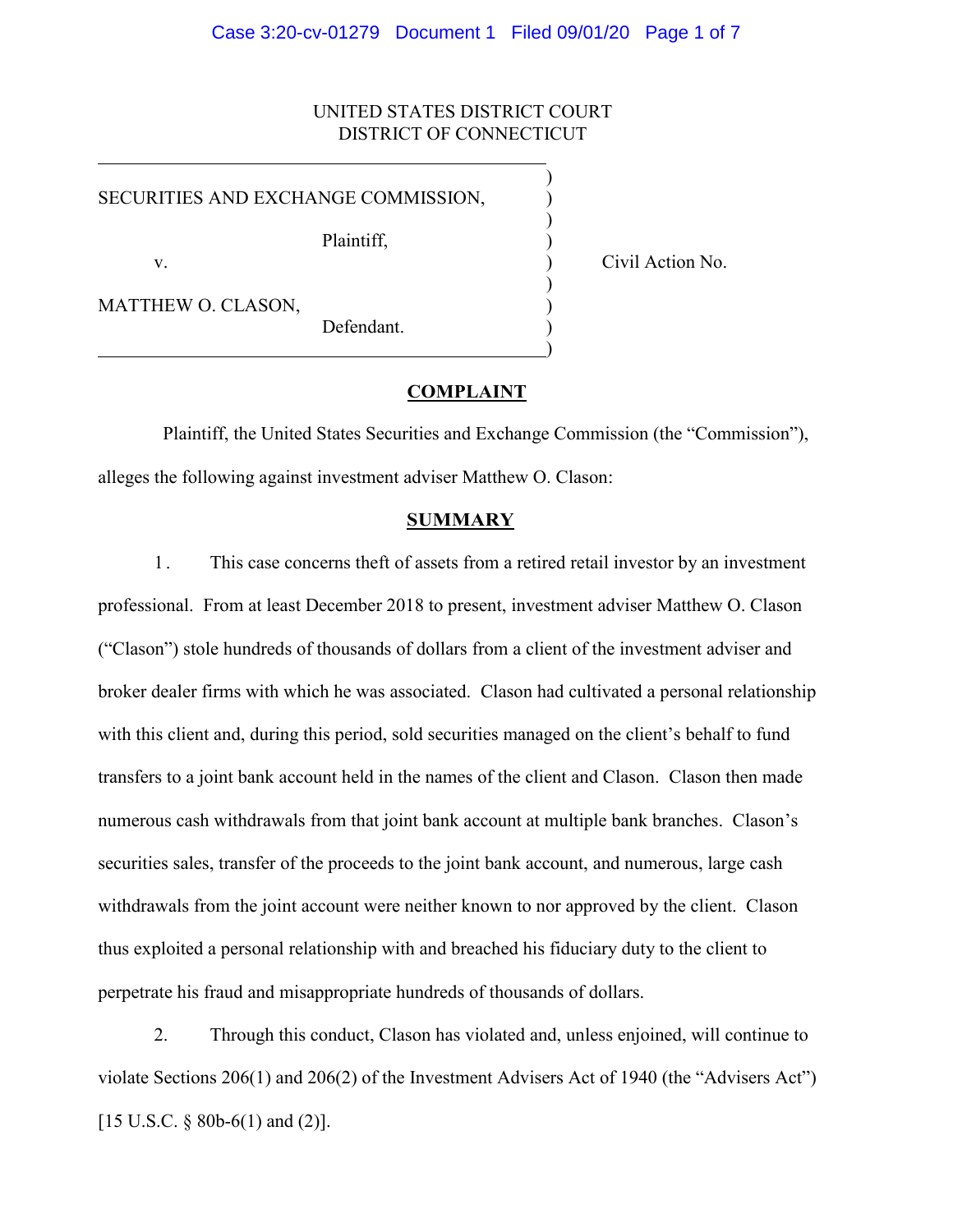### Case 3:20-cv-01279 Document 1 Filed 09/01/20 Page 2 of 7

3 . Based on these violations, the Commission seeks: (1) entry of a temporary restraining order, preliminary injunction, order freezing assets, expedited discovery, an accounting, and order for other equitable relief in the form submitted with the Commission's motion for such relief; (2) entry of a permanent injunction prohibiting Clason from further violations of the relevant provisions of the federal securities laws; (3) disgorgement of the money he misappropriated, plus pre-judgment interest; and (4) imposition of civil monetary penalties based on the egregious nature of Clason's violations.

### **JURISDICTION AND VENUE**

4. This Court has jurisdiction over this action pursuant to Sections 209(d), 209(e) and 214 of the Advisers Act [15 U.S.C. §§ 80b-9(d), 80b-9(e), 80b-14], and 28 U.S.C. § 1331.

5. Venue is proper in this district pursuant to 28 U.S.C. § 1331(b)(2), and Section 214 of the Advisers Act [15 U.S.C. § 80b-14], because a substantial part of the acts constituting the alleged violations occurred in the District of Connecticut, Clason lives and worked as an investment adviser in Connecticut during the relevant time period, and the victim of his fraud resides in Connecticut.

6. In connection with the conduct alleged in this Complaint, Clason directly or indirectly made use of the means or instruments of interstate commerce, the facilities of national securities exchanges and financial institutions, and/or the wires and mails.

7. Clason's conduct involved fraud, deceit, or deliberate or reckless disregard of regulatory requirements, and resulted in substantial loss, or significant risk of substantial loss, to other persons.

8. Unless enjoined, Clason will continue to engage in the securities law violations alleged herein, or in similar conduct that would violate federal securities laws.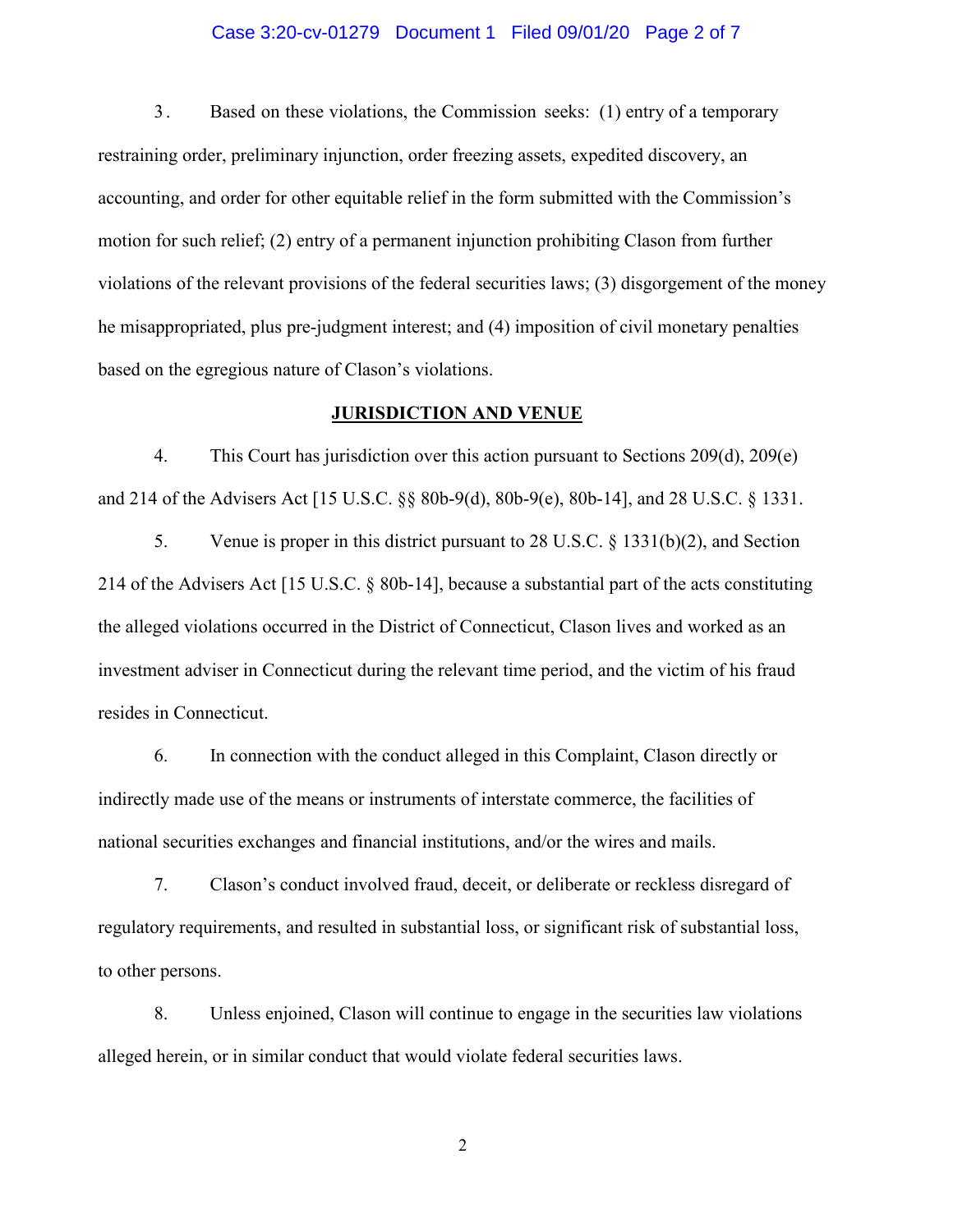### **DEFENDANT**

## 9. **Matthew O. Clason** resides in Cheshire, Connecticut. Clason was a

Connecticut-based investment adviser representative of a registered investment adviser (the "advisory firm") and was a registered representative of a broker dealer (the "brokerage firm"). On August 13, 2020, Clason was fired by the advisory firm for failing to comply with firm policies with respect to handling client funds. On August 19, 2020, the brokerage firm terminated Clason's association with it.

### **RELATED PARTY**

10. Client 1 is a 73-year-old retired woman residing in New Britain, Connecticut.

# **FACTUAL ALLEGATIONS**

11. Since approximately 2015 or 2016, Clason provided investment services to Client 1, a retired retail investor. Clason managed Client 1's investments in five accounts. The total assets under management in these five accounts as of July 31, 2020 was approximately \$482,000. As of August 2020, however, Client 1 believed that she had approximately \$1 million under management with Clason.

12. Most of the transfers detailed below came from one fee-based, non-retirement advisory account (the "advisory account") that Clason managed for Client 1. Client 1 was charged an advisory fee of 1.54% of the fair market value of assets under management pursuant to a 2018 Advisory Agreement between Client 1 and the advisory firm. For 2018, 2019, and the first half of 2020, Client 1 was assessed total fees of approximately \$8000, including advisory fees.

13. In addition to providing investment advisory services to Client 1, Clason cultivated a personal relationship with her. For example, Clason drove her to various appointments and ran errands for her. They would sometimes meet as many as five times per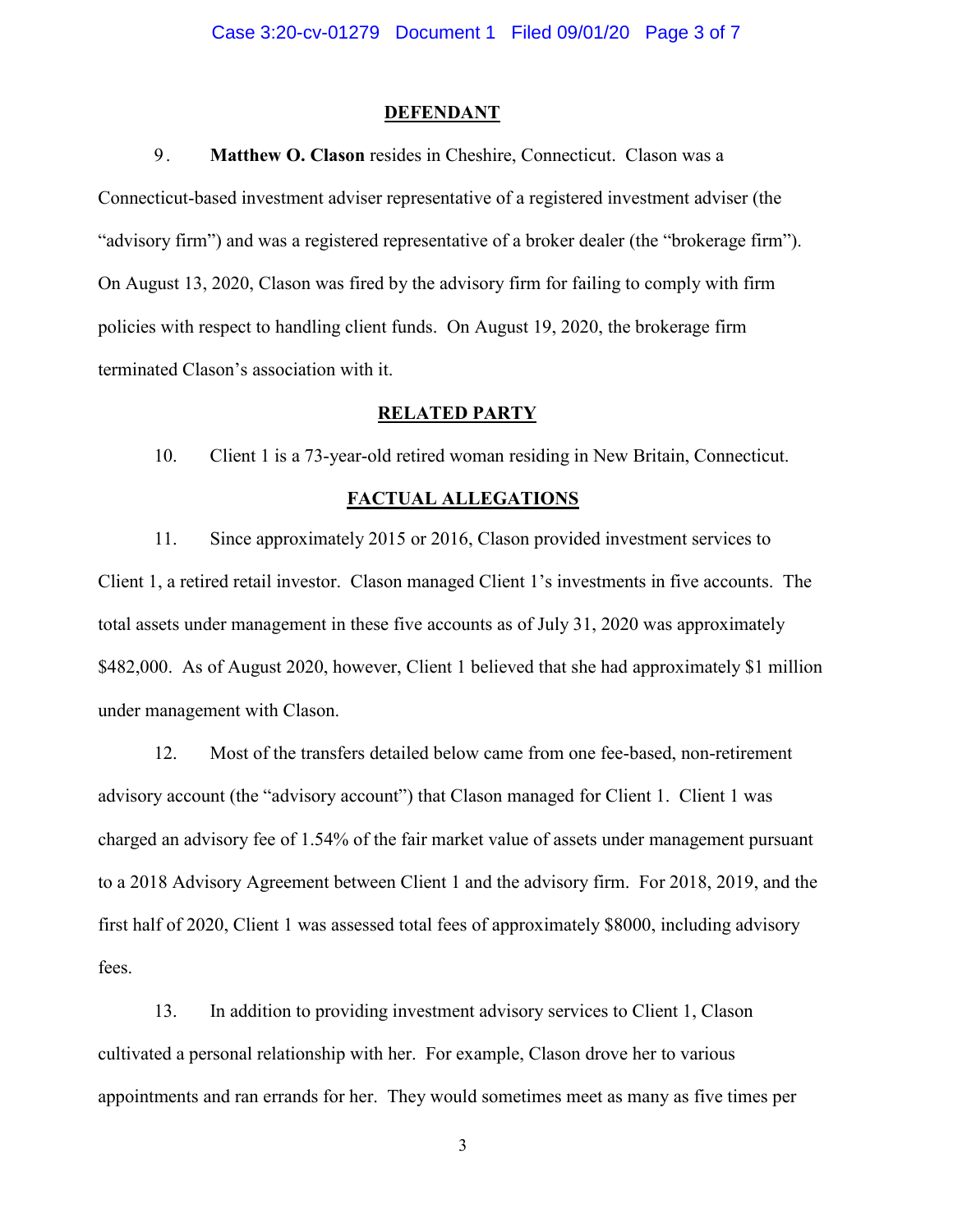### Case 3:20-cv-01279 Document 1 Filed 09/01/20 Page 4 of 7

week, and Client 1 considered Clason a good friend.

14. Client 1 and Clason share a joint checking account (the "joint bank account") at a large national bank (the "bank"). As a joint signatory on the account, Clason had access to funds in the joint bank account. Clason and Client 1 established the joint bank account in 2018 so that Clason would have access to the account for investment purposes and, because Client 1 does not drive, has limited mobility, and has other health conditions, to facilitate Clason making cash withdrawals at Client 1's request to cover miscellaneous monthly expenses. On some occasions, Client 1 in fact asked Clason to withdraw cash from the joint bank account and deliver it to her. These withdrawals were generally in amounts of a few hundred dollars. Client 1 also understood that if Clason took money out of the joint bank account, it would be for investment purposes.

15. Clason made numerous transfers from Client 1's advisory account and at least one other account into the joint bank account. To fund these transfers, Clason repeatedly sold securities in Client 1's advisory account and transferred the proceeds of those sales to the joint bank account. From December 2018 to August 2020, there were 45 transfers out of Client 1's advisory account totaling \$330,000, the bulk of which was funded by the sale of securities in Client 1's advisory account.

16. Over time, including during the period noted in Paragraph 15 above, Clason made numerous cash withdrawals from the joint bank account totaling at least \$300,000. Many of Clason's cash withdrawals were under \$10,000 and were made at different bank branches. This pattern suggests an effort to avoid arousing the suspicion of bank staff by splitting the cash withdrawals among multiple branches and to avoid scrutiny of the cash withdrawals as the bank is required by law to report any cash transaction over \$10,000 to federal authorities. Clason did not disclose these large cash withdrawals to Client 1, she did not approve them, and she did not receive the cash Clason withdrew (other than the few small cash withdrawals noted in Paragraph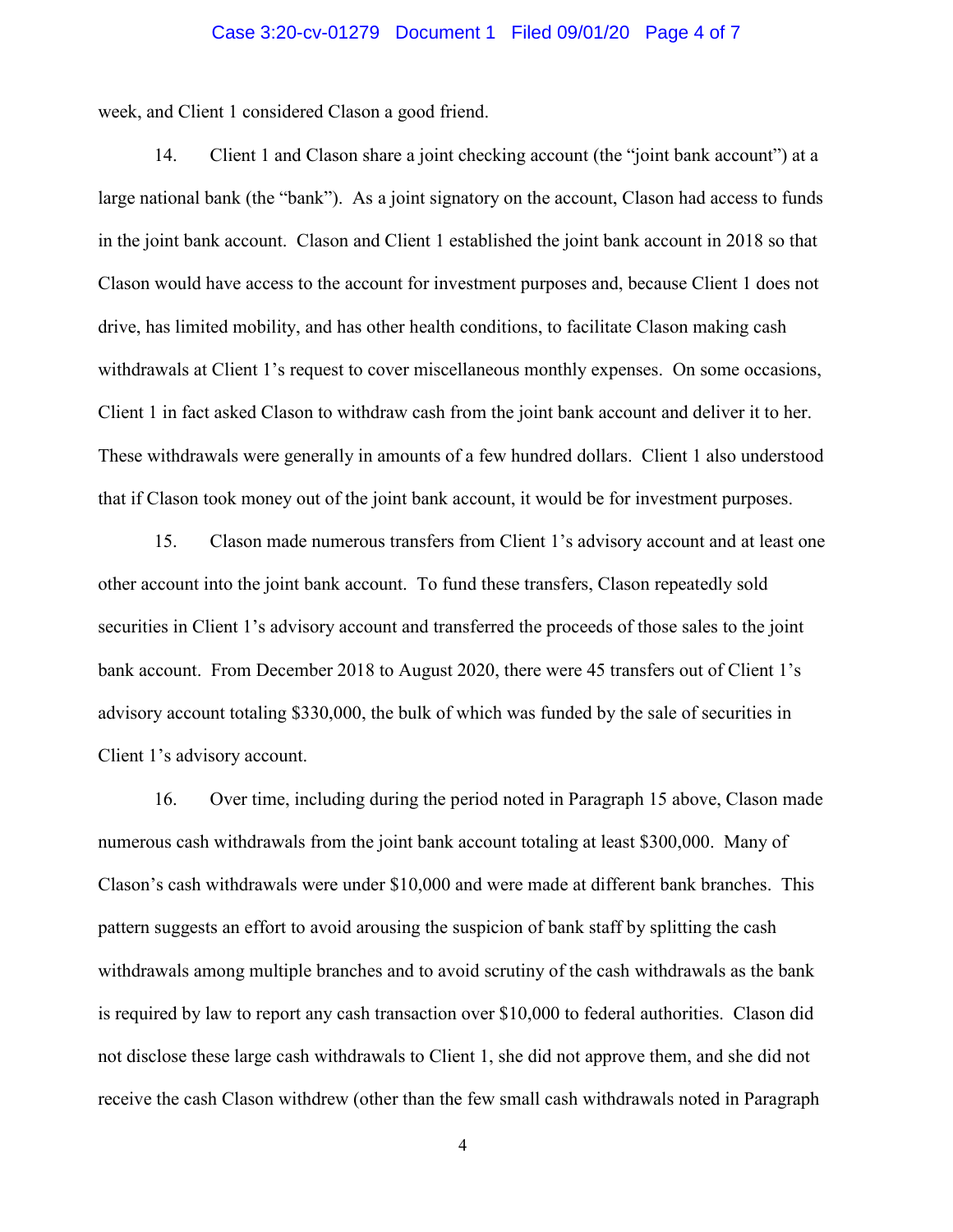### Case 3:20-cv-01279 Document 1 Filed 09/01/20 Page 5 of 7

14 above).

17. As an investment adviser, Clason owed Client 1 a fiduciary duty including the duty to act for her benefit, the duty to exercise the utmost good faith in dealing with her, the duty to fully and fairly disclose all material facts, and the duty to employ reasonable care to avoid misleading her. Clason's fraudulent scheme to sell securities in Client 1's advisory account and transfer the proceeds of those sales to the joint bank account for the purpose of misappropriating Client 1's money was not in Client 1's best interest and was not disclosed to or approved by Client 1. Client 1 was likewise not aware of, and did not approve, Clason's large cash withdrawals from the joint bank account. Clason's scheme to sell securities and misappropriate the proceeds breached his fiduciary duty to Client 1 and operated as a fraud or deceit upon her.

18. As of August 13, 2020, Clason had at least \$8,200 of Client 1's money in his possession at his home. Clason remains a joint signatory with Client 1 on the joint bank account, and unless restrained and enjoined, will still have access to Client 1's money.

### **FIRST CLAIM FOR RELIEF**

19. The Commission re-alleges and incorporates by reference paragraphs 1 through 18 above.

20. Section 206(1) of the Advisers Act prohibits an investment adviser from, directly or indirectly, employing any device, scheme, or artifice to defraud any client or prospective client. Section 206(2) of the Advisers Act prohibits an investment adviser from, directly or indirectly, engaging in any transaction, practice, or course of business which operates as a fraud or deceit upon any client or prospective client.

21. At all relevant times, Clason was an "investment adviser" within the meaning of Section 202(a)(11) of the Advisers Act [15 U.S.C. §80b-2(a)(11)]. Specifically, Clason was in the business of providing investment advice concerning securities for compensation.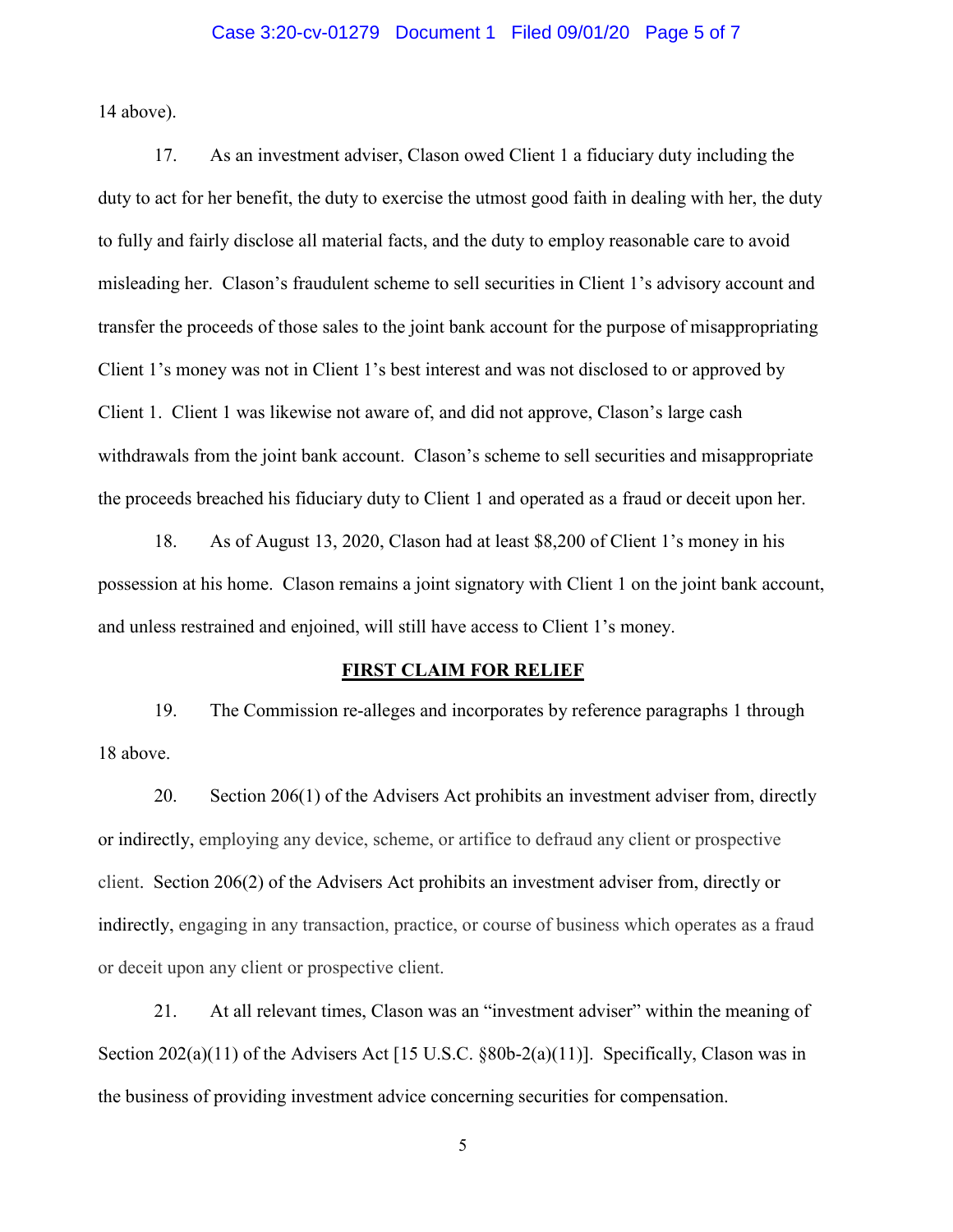### Case 3:20-cv-01279 Document 1 Filed 09/01/20 Page 6 of 7

22. By the actions described above, Clason, by use of the mails or any means or instrumentality of interstate commerce, directly or indirectly, acting intentionally, knowingly, recklessly, or negligently, committed a fraud upon Client 1 by selling securities managed on her behalf for the purpose of misappropriating hundreds of thousands of dollars of Client 1's money without her knowledge or approval in violation of Clason's fiduciary duty.

23. By engaging in the conduct described above, Clason violated, and unless enjoined will continue to violate, Section 206(1) and (2) of the Advisers Act [15 U.S.C.  $\S$  80b-6(1) and (2)].

### **PRAYER FOR RELIEF**

WHEREFORE, the Commission requests that this Court:

A. Enter a temporary restraining order, order freezing assets, requiring an accounting, and granting other equitable relief, in the form submitted with the Commission's motion for such relief, and, upon further motion, enter a preliminary injunction for the same relief, including asset freeze, accounting, and other equitable relief;

B. Enter a permanent injunction restraining Defendant and his agents, servants, employees, and attorneys and those persons in active concert or participation with them who receive actual notice of the injunction by personal service or otherwise, including facsimile transmission, electronic mail, or overnight delivery service, from directly or indirectly engaging in the conduct described above, or in conduct of similar purport and effect, in violation of Section 206 of the Advisers Act.

C. Require Defendant to disgorge his ill-gotten gains, plus pre-judgment interest.

D. Require Defendant to pay appropriate civil monetary penalties;

E. Retain jurisdiction over this action to implement and carry out the terms of all orders and decrees that may be entered; and